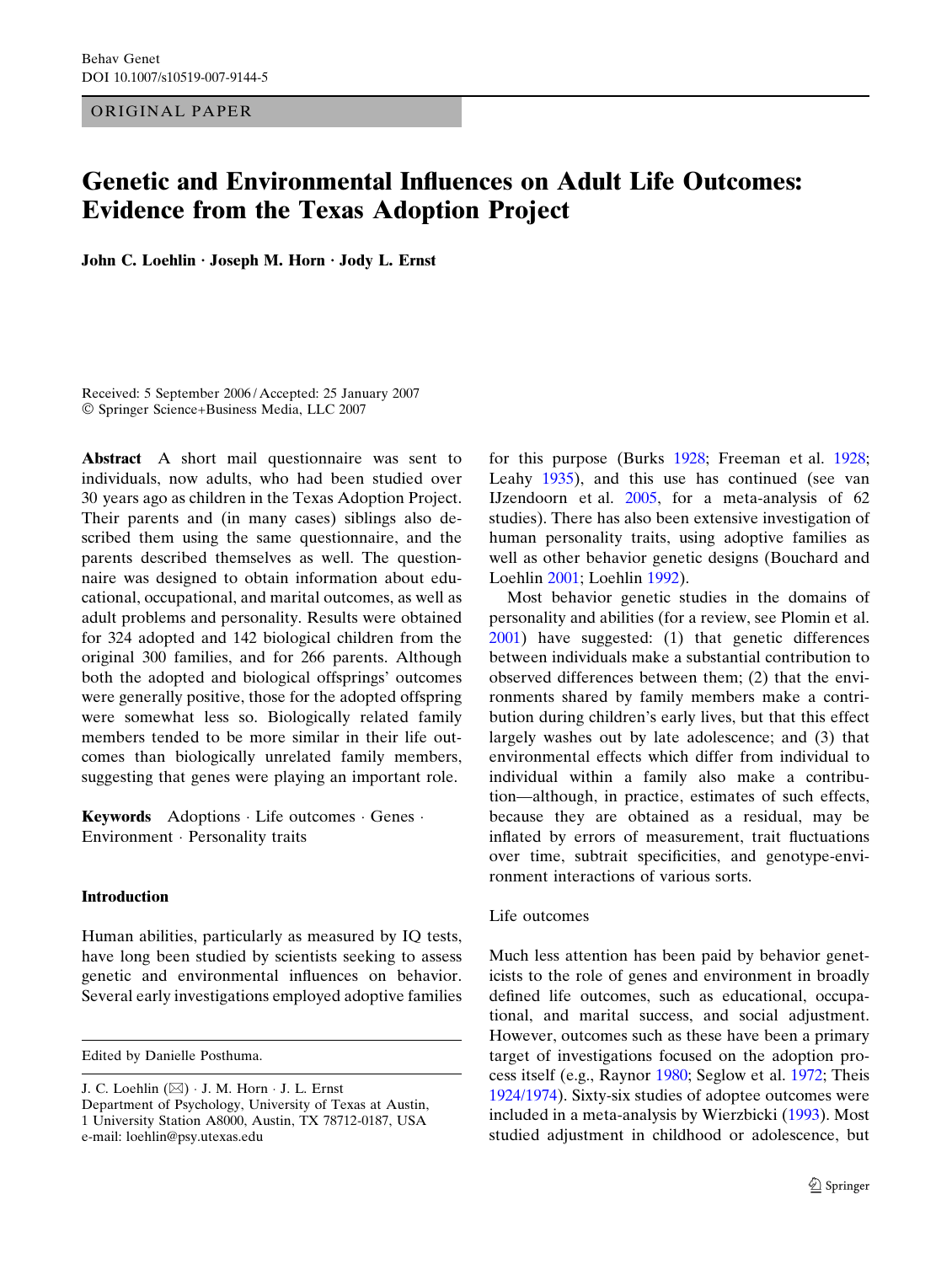some looked at adults—mostly under age 30. There have been a few recent studies of adoptees at later ages, including a British study (Collishaw et al. 1998) that assessed adoptee adjustment at age 33, and a Swedish study (Smyer et al. 1998) that involved 60 pairs of older twins (mean age 56), one of whom had been adopted away and one reared by the biological parent. Wierzbicki's meta-analysis of adoption outcome studies concluded that: (1) adoptees have more adjustment problems than biological children in similar families, although fewer than a birth mother's other children kept and reared by her; (2) the problems are predominantly of an externalizing kind (truancy, fighting, lying, stealing, substance abuse, and the like); (3) the behavioral differences between adoptees and biological children are larger for males than for females; (4) the differences are greater for adolescents than for children or adults; and (5) studies focused on the overrepresentation of adoptees in clinical populations tend to show larger effect sizes than studies focused on adoptees in the general population. More recent studies of adoptees in Canada (Lipman et al. 1993), New Zealand (Fergusson et al. 1995), The Netherlands (Verhulst and Versluis-den Bieman 1995), Great Britain (Collishaw et al. 1998), and the USA (Sharma et al. 1996, 1998) have generally found results consistent with these, although differing somewhat in the extent and severity of problems observed.

One must be careful not to overstate the extent of adoptee adjustment problems. The great majority of adoptees fall well within the normal range on adjustment measures. The fact of their overrepresentation in clinical populations may in part reflect the effect that small differences at the mean may have on proportions at the extremes, and in part a greater sensitivity of adoptive parents to emerging difficulties and more readiness to seek help for them, especially if they have some knowledge regarding the adjustment of the birth parents (Riggins-Caspers et al., 1999). Furthermore, the differences are not invariably unfavorable to adoptees: one study of U. S. adolescents found more prosocial behaviors among adoptees as well as a typical (albeit modest) excess of behavioral problems (Sharma et al. 1996).

#### The behavior genetics of life outcomes

One large recent behavior-genetic study, Non-shared Environment in Adolescent Development (NEAD; Reiss et al. 2000), assessed outcomes in the form of six broad dimensions of adolescent adjustment, each defined from multiple perspectives: the adolescent's self report, the views of his or her parents, and the judgments of observers of videotaped interactions. The six

dimensions of adjustment included two problem areas, antisocial behavior and depressive symptoms, and four aspects of strength: autonomy, sociability, social responsibility, and cognitive agency (engagement and competence in school). These adjustment dimensions were studied in genetically informative families–families containing pairs of siblings of various degrees of genetic resemblance ranging from identical twins to unrelated stepsiblings. The presence of identical twins means that the study was capable of assessing nonadditive as well as additive genetic effects.

The results of the NEAD study of adjustment differed in several ways from those typically reported in behavior-genetic studies of personality traits (Loehlin et al. 2003). First, although all the dimensions showed at least moderate genetic influence, it was quite high for some: for example, cognitive agency and social responsibility, with broad-sense heritabilities of 0.79 and 0.65, respectively. Non-additive genetic effects contributed to the genetic variance for several dimensions, for example, 0.35 for cognitive agency and 0.45 for depressive symptoms. Second, some dimensions showed quite substantial influence of shared family environment. Instead of the values of 0.10 or less typically reported for personality traits (Bouchard and Loehlin 2001), there were estimates of shared environmental effects in the 0.34–0.48 range for antisocial behavior, sociability, and autonomy. And third, instead of the non-shared environmental contributions of 0.50–0.60 typically seen for personality traits, values in the range 0.10–0.23 were obtained for the six adjustment dimensions. These were values of a magnitude that might easily reflect just measurement error and viewpoint specificities. The composites measuring the dimensions had internal-consistency reliabilities in the range 0.73– 0.85, leaving almost no room for a reliable within-family environmental contribution to individual differences. It is ironic that a study intended to examine the effects of non-shared environment on adolescent development wound up with virtually no such effects to explain.

Although the NEAD study examined important aspects of adjustment during adolescence with a genetically informative design, the question remains: Would similar or different results emerge if one looked at adult life outcomes, such as education, occupation, or marriage; or problems with anxiety and depression or drugs and alcohol; or general qualities of life, such as sociability, social responsibility, or independence? Problem areas have received a fair amount of attention from behavior geneticists (Farmer 2004; McGue and Iacono 2004), but normal outcomes have received much less. We, therefore, elected to take at least an initial look at genetic and environmental contributions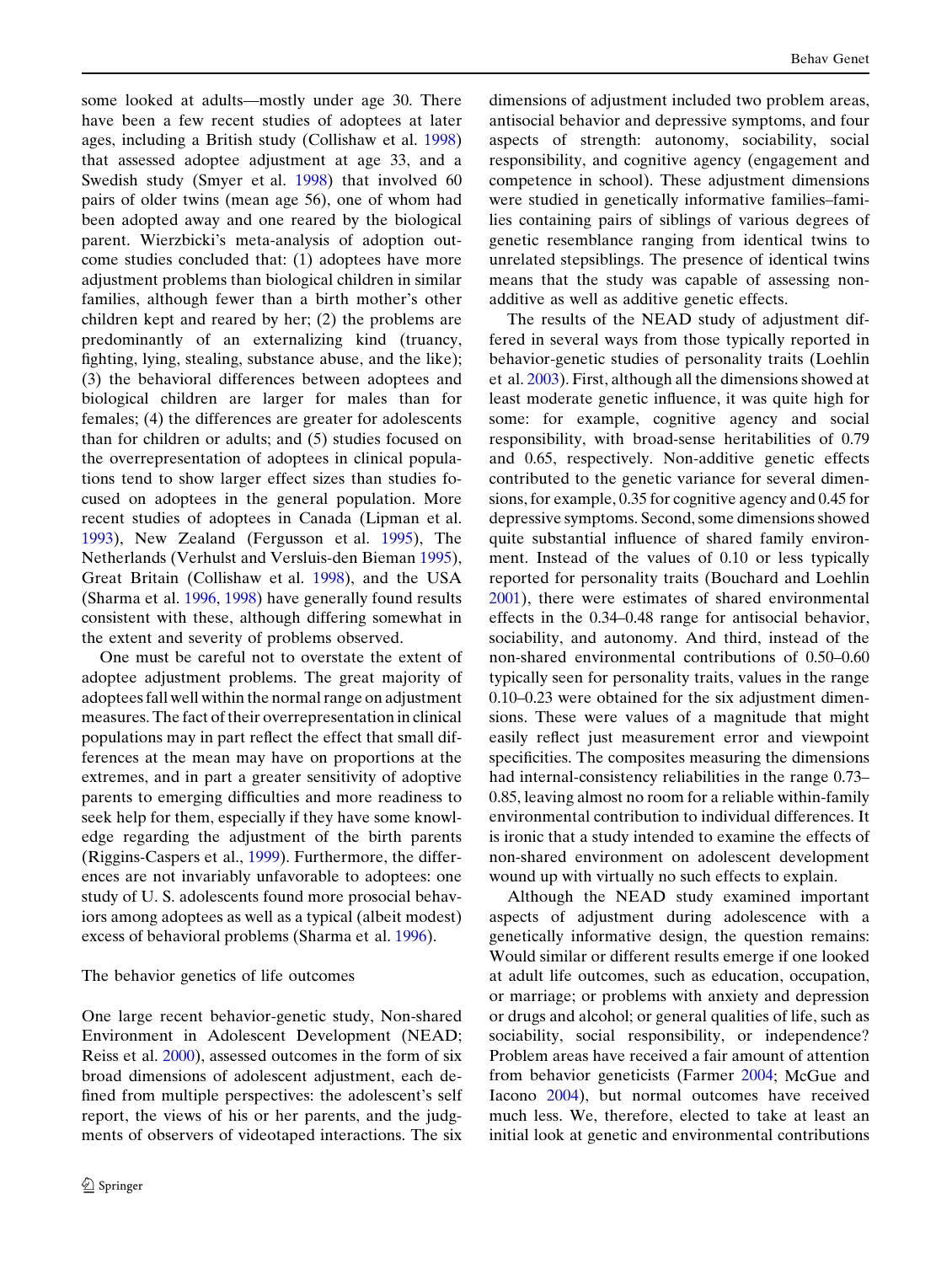to adult life outcomes in the families of the Texas Adoption Project—recognizing, however, that in an adoption study we would be limited in our ability to detect non-additive genetic effects.

# The Texas Adoption Project

The Texas Adoption Project began over 30 years ago with 300 families, each of which had adopted a child from a church-related residential facility for unwed mothers (Horn et al. 1979). All these children were placed in their adoptive families within a few days of birth, and were permanently adopted. Many of the families also contained one or more children born to the adoptive parents, or other adopted children.

The adoptees, whose ages ranged from 3 to 14 years at the time of testing, and all other available children in the family were administered an IQ test by a psychologist, and were rated on 24 bipolar trait scales by a parent (usually the mother). The adoptive parents were given IQ and personality tests as well. In a followup about 10 years later, as adolescents or young adults, the children from 181 of the 300 families received IQ and personality tests, and were rated again on the 24 traits by a parent (Loehlin et al. 1987).

Some 15 years later, about 25 years after the initial study, one or both parents in 160 of the original families were interviewed. The interview focused on the life histories and present status of the children in the family. However, we wished to obtain at least some information from families we had been unable to interview personally, as well as to obtain the children's own perspectives on their lives. Therefore we undertook a study using a brief mail questionnaire. A onepage questionnaire was sent to the children, now mostly in their late thirties or early forties, to provide their own perspectives on their lives, and to siblings, to provide additional viewpoints. Finally, the same questionnaire was mailed to the parents, requesting them to use it to describe the life outcomes of each of their children.

The present paper combines the ratings from these various viewpoints—parents, siblings, self—to obtain a consensus view of each individual's life outcomes, and addresses two main questions about these: (1) do they differ systematically for individuals who entered these families via birth or via adoption? And (2) are the outcomes more similar in the case of individuals in the same family who share genes than in the case of individuals who shared family life but were genetically unrelated?

Based on prior research, we expected to find at least some differences in adult outcome between biological

and adopted children, a greater similarity between biologically related than among biologically unrelated family members, and a substantial genetic influence upon measures of adult functioning and personality characteristics. The extent to which shared family environments would affect adult life outcomes was uncertain.

# Method

# Participants and mailings

A one-page questionnaire was sent by mail, along with an accompanying letter, to the participants, all of whom were members of the original 300 adoptive families. The mailings were done in several stages. Initially, the questionnaire was sent to the children in the adoptive families (now adults) whose addresses were obtained from their parents in the interviews. Next, the questionnaire was mailed to children from non-interviewed families, using addresses obtained via driver's license records from the State of Texas Department of Public Safety. In both cases, in multiple-child families the questionnaire contained two additional items, one asking whether the raters would be willing to fill out a similar scale describing siblings, and the other, whether they would be willing to have their siblings rate them. Most responded ''yes'' to both questions, and, if consent was mutual, questionnaires were sent to each; in all, 133 sibling ratings were obtained from families with more than one child in the study. In a few cases, additional addresses of siblings were obtained from the respondents, and questionnaires mailed to them.

Finally, in a third phase, copies of the same rating scale were mailed to all parents for whom we had addresses, asking each of them to fill out a questionnaire to describe each of their children, and in addition to fill one out describing him- or herself.

Each main mailing was accompanied by up to five postcards. One was sent 2 days prior to the main mailing, alerting respondents to the forthcoming mailing (and assuring them that it would not be a solicitation for funds!). A second postcard was mailed to everyone 2 days after the main mailing, inquiring if they had received it, urging them to respond, and thanking them if they had already done so. A separate ''thank you'' postcard was sent to respondents on receipt of their questionnaires. Two additional reminder postcards were sent to non-responders two weeks and one month after the initial mailing, unless we had been notified by the post office of the non-deliverability of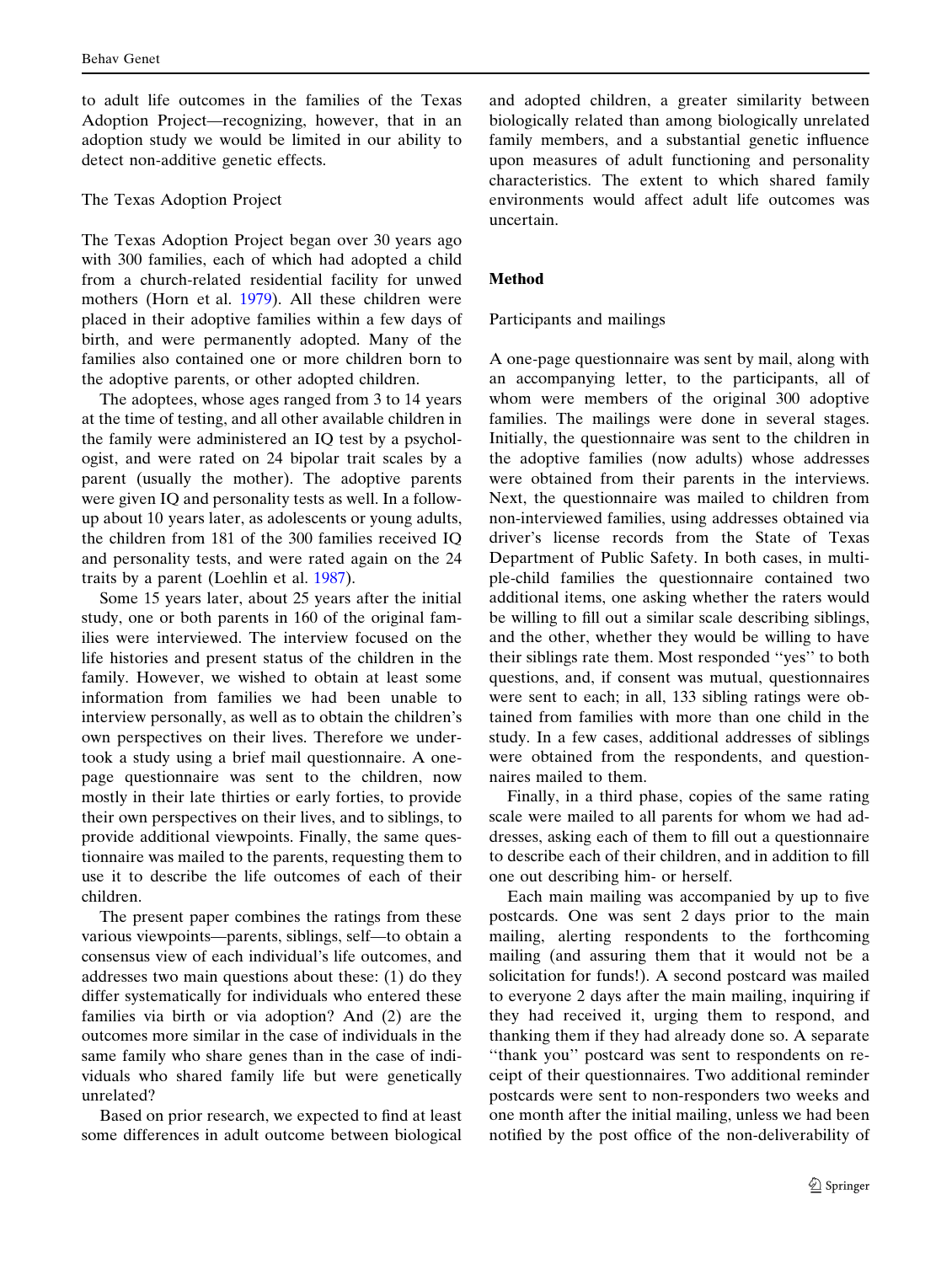previous mailings. About a month later, a letter containing another set of questionnaires was sent to non-responders, in case they had forgotten or mislaid the originals.

These mailings and their outcomes are summarized in Table 1.

As the table shows, we mailed out altogether over 1,200 sets of questionnaires. In about three-fifths of the cases (60.9%), filled-out questionnaires came back. We had a few explicit refusals (1.1%). A number of mailings were returned by the Post Office for no-longer valid addresses (13.6%). Of the remaining 24.3% of cases, presumably some never reached their intended recipients, some went directly into wastebaskets, and the rest lay for some indeterminate period of time in "to do" piles.

# **Ouestionnaire**

The questionnaire is shown as Fig. 1.

The items on this questionnaire represented an attempt to assess several aspects of life adjustment on a simple, one-page form. There were two items concerning academic achievement: highest level of education completed, and excellent vs. poor student in junior high and high school. Three occupational status items included current job, its level of responsibility, and the stability of occupational history. Two items dealt with marriage—current marital status and stability and happiness of marriage or similar relationship. Two items dealt with closeness to parents during school years. Two dealt with adjustment in junior high and high school, one with peers (isolated vs. many friends) and one with authorities (often in trouble vs. never in trouble). Three items covered personal problems in recent years, of an internalizing (happy and

Table 1 Mailing and return of questionnaires

secure vs. anxious and depressed) or an externalizing kind (drug and alcohol problems and trouble with the law). Finally, the person being rated was judged on five personality attributes: sociability, independence, social responsibility, conscientiousness, and agreeableness. These were chosen to cover roughly the ground of the adjustment dimensions of the NEAD study (Reiss et al. 2000), as well as four of the Big Five personality traits (e.g., John 1990). The first three personality ratings correspond approximately to the sociability, autonomy, and social responsibility dimensions of the NEAD study, and the last two to the conscientiousness and agreeableness dimensions of the Big Five. (The sociability and anxious/depressed items relate to extraversion and neuroticism, respectively; the fifth of the Big Five, openness, is not explicitly addressed.)

Thus within the scope of a one-page questionnaire we attempted to include items covering a fairly broad range of life outcomes—educational, occupational, and marital—as well as a number of dimensions of personal and social adjustment. Some of these (e.g., trouble with authorities) were assessed separately for adolescence and adulthood. Closeness to parents was included to get at one aspect of socialization history.

Covering a wide field of adjustment meant that we could not expect to measure any one of these aspects with great precision, but we elected to cast a fairly broad net and rely upon the agreement among informants—self, parents, siblings—to insure that we were obtaining something that went beyond sheer measurement error.

The item on the questionnaire that asked for a description of the ratee's current job proved to present some difficulties. It was often left blank, or answered so vaguely (''self-employed''; ''in computers''; ''works for X company'') as to yield much missing data for scores

| Mailing                  | Total<br>sent | Post office<br>returned | Explicitly<br>declined | No<br>response | Completed<br>response | % Completed |
|--------------------------|---------------|-------------------------|------------------------|----------------|-----------------------|-------------|
| Offspring from           |               |                         |                        |                |                       |             |
| Interviewed families     | 374           | 47                      |                        | 65             | 261                   | 69.8        |
| Offspring from           |               |                         |                        |                |                       |             |
| Non-interviewed families | 170           | 20                      | 3                      | 59             | 88                    | 51.8        |
| <b>Siblings</b>          | 176           | $\Omega$                | $\overline{0}$         | 43             | 133                   | 75.6        |
| Parents from             |               |                         |                        |                |                       |             |
| Interviewed families     | 312           | 54                      | 4                      | 56             | 198                   | 63.5        |
| Parents from             |               |                         |                        |                |                       |             |
| Non-interviewed families | 196           | 46                      | 6                      | 76             | 68                    | 34.7        |
| Total                    | 1,228         | 167                     | 14                     | 299            | 748                   |             |
| % Of total               |               | 13.6                    | 1.1                    | 24.3           | 60.9                  |             |

*Note:* These figures represent sets of questionnaires sent out or returned. "Completed response" means at least one questionnaire completed and returned. The figures for parents from interviewed families, except for completed responses, are approximations based on records kept in a different form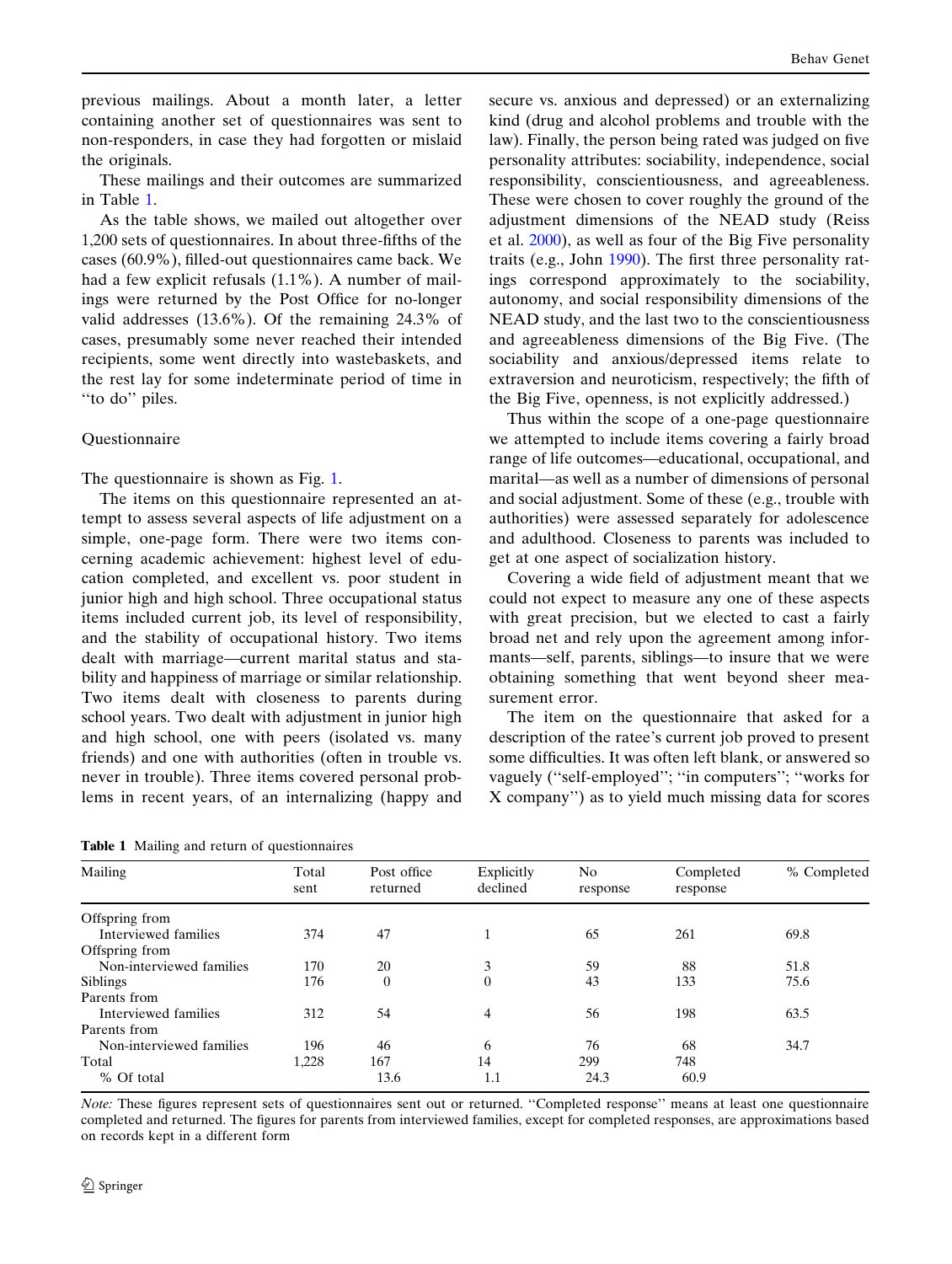| Fig. 1 Questionnaire |                                                                                                                                                                                                                                                                                                                                                 | Code No.                          |  |  |  |  |  |  |  |
|----------------------|-------------------------------------------------------------------------------------------------------------------------------------------------------------------------------------------------------------------------------------------------------------------------------------------------------------------------------------------------|-----------------------------------|--|--|--|--|--|--|--|
|                      | <b>RATING SCALE</b>                                                                                                                                                                                                                                                                                                                             |                                   |  |  |  |  |  |  |  |
|                      | Person rated:<br>Date<br>Rater:                                                                                                                                                                                                                                                                                                                 |                                   |  |  |  |  |  |  |  |
|                      | Below, describe the person being rated (named above) by filling in the blank or circling the number that<br>best reflects your opinion. If you have no information at all concerning an item, simply omit it. If you<br>have further comments, or need to explain any of your answers, feel free to use the margins or the back of<br>the page. |                                   |  |  |  |  |  |  |  |
|                      | (1) Highest level of education completed (check one): less than HS grad; HS grad or GED;                                                                                                                                                                                                                                                        |                                   |  |  |  |  |  |  |  |
|                      | _1 or 2 yrs college; _3 or 4 yrs college; _college grad; _post-grad work.                                                                                                                                                                                                                                                                       |                                   |  |  |  |  |  |  |  |
|                      | (2) School adjustment during junior high and high school                                                                                                                                                                                                                                                                                        |                                   |  |  |  |  |  |  |  |
|                      | poor student 1 2 3 4 5 6 7 8 9<br>excellent student                                                                                                                                                                                                                                                                                             |                                   |  |  |  |  |  |  |  |
|                      | isolated 1 2 3 4 5 6 7 8 9<br>many friends                                                                                                                                                                                                                                                                                                      |                                   |  |  |  |  |  |  |  |
|                      | often in trouble 1 2 3 4 5 6 7 8 9<br>never in trouble                                                                                                                                                                                                                                                                                          |                                   |  |  |  |  |  |  |  |
|                      | (3) Emotional closeness to parents: During his or her school years, was                                                                                                                                                                                                                                                                         |                                   |  |  |  |  |  |  |  |
|                      | 1 2 3 4 5 6 7 8 9<br>very close to father                                                                                                                                                                                                                                                                                                       | very distant from father          |  |  |  |  |  |  |  |
|                      | 1 2 3 4 5 6 7 8 9<br>very close to mother                                                                                                                                                                                                                                                                                                       | very distant from mother          |  |  |  |  |  |  |  |
|                      | (4) Current or most recent job (describe)                                                                                                                                                                                                                                                                                                       |                                   |  |  |  |  |  |  |  |
|                      | little responsibility $1\ 2\ 3\ 4\ 5\ 6\ 7\ 8\ 9$                                                                                                                                                                                                                                                                                               | much responsibility               |  |  |  |  |  |  |  |
|                      | (5) Employment history (since finishing school):                                                                                                                                                                                                                                                                                                |                                   |  |  |  |  |  |  |  |
|                      | many job changes 1 2 3 4 5 6 7 8 9<br>highly stable                                                                                                                                                                                                                                                                                             |                                   |  |  |  |  |  |  |  |
|                      | (6) Currently is: _single; _living together; _married; _separated; _divorced; _widowed                                                                                                                                                                                                                                                          |                                   |  |  |  |  |  |  |  |
|                      | (7) History of marriage (or similar relationships—omit if none):                                                                                                                                                                                                                                                                                |                                   |  |  |  |  |  |  |  |
|                      | very unstable and/or unhappy 1 2 3 4 5 6 7 8 9                                                                                                                                                                                                                                                                                                  | very stable and happy             |  |  |  |  |  |  |  |
|                      | (8) Personal problems in recent years:                                                                                                                                                                                                                                                                                                          |                                   |  |  |  |  |  |  |  |
|                      | no drug or alcohol problems 1 2 3 4 5 6 7 8 9                                                                                                                                                                                                                                                                                                   | serious drug or alcohol problems  |  |  |  |  |  |  |  |
|                      | always happy and secure $1\ 2\ 3\ 4\ 5\ 6\ 7\ 8\ 9$                                                                                                                                                                                                                                                                                             | often anxious or depressed        |  |  |  |  |  |  |  |
|                      | never in trouble with the law 1 2 3 4 5 6 7 8 9                                                                                                                                                                                                                                                                                                 | often in trouble with the law     |  |  |  |  |  |  |  |
|                      | (9) Current personality:                                                                                                                                                                                                                                                                                                                        |                                   |  |  |  |  |  |  |  |
|                      | few friends, little social activity 1 2 3 4 5 6 7 8 9                                                                                                                                                                                                                                                                                           | lots of friends & social activity |  |  |  |  |  |  |  |
|                      | very dependent on others 1 2 3 4 5 6 7 8 9                                                                                                                                                                                                                                                                                                      | independent, self-reliant         |  |  |  |  |  |  |  |
|                      | immature, selfish 1 2 3 4 5 6 7 8 9<br>mature, helpful                                                                                                                                                                                                                                                                                          |                                   |  |  |  |  |  |  |  |
|                      | erratic, undependable 1 2 3 4 5 6 7 8 9                                                                                                                                                                                                                                                                                                         | conscientious, reliable           |  |  |  |  |  |  |  |
|                      | hostile, disagreeable 1 2 3 4 5 6 7 8 9                                                                                                                                                                                                                                                                                                         | pleasant, agreeable               |  |  |  |  |  |  |  |

based upon it. The item has consequently been omitted from the analyses in the present paper; items on job responsibility and stability of occupational history remain as measures of occupational outcome.

# The data

All data from the questionnaires were entered twice into computer data files, and any discrepancies checked and resolved. The basic analyses of this paper are based on assigning to each person a single score for each item, the mean rating obtained from all individuals rating him on the item (including himself). The number of rating scales filled out per individual ranged from 1 to 5, with the distribution shown in Table 2.

As Table 2 shows, 466 individuals of the offspring generation were described in 1,171 questionnaires, an average of 2.5 raters each. In addition, self-ratings were obtained for 130 mothers and 136 fathers. In only a small fraction of cases in the offspring generation (12%, not shown in table) was there solely a self-rating.

The division of the offspring generation of the Texas Adoption Project according to sex, adoptive status, and whether they were or were not included in the present study is shown in Table 3. It will be seen that slightly over two-thirds were included, the proportion being a little higher among the biological children than the

|  | <b>Table 2</b> Numbers of ratings per individual |  |  |  |  |  |
|--|--------------------------------------------------|--|--|--|--|--|
|--|--------------------------------------------------|--|--|--|--|--|

| Raters | Frequency | <b>Ouestionnaires</b> |
|--------|-----------|-----------------------|
| 1      | 110       | 110                   |
| 2      | 146       | 292                   |
| 3      | 95        | 285                   |
| 4      | 91        | 364                   |
| 5      | 24        | 120                   |
| Total  | 466       | 1,171                 |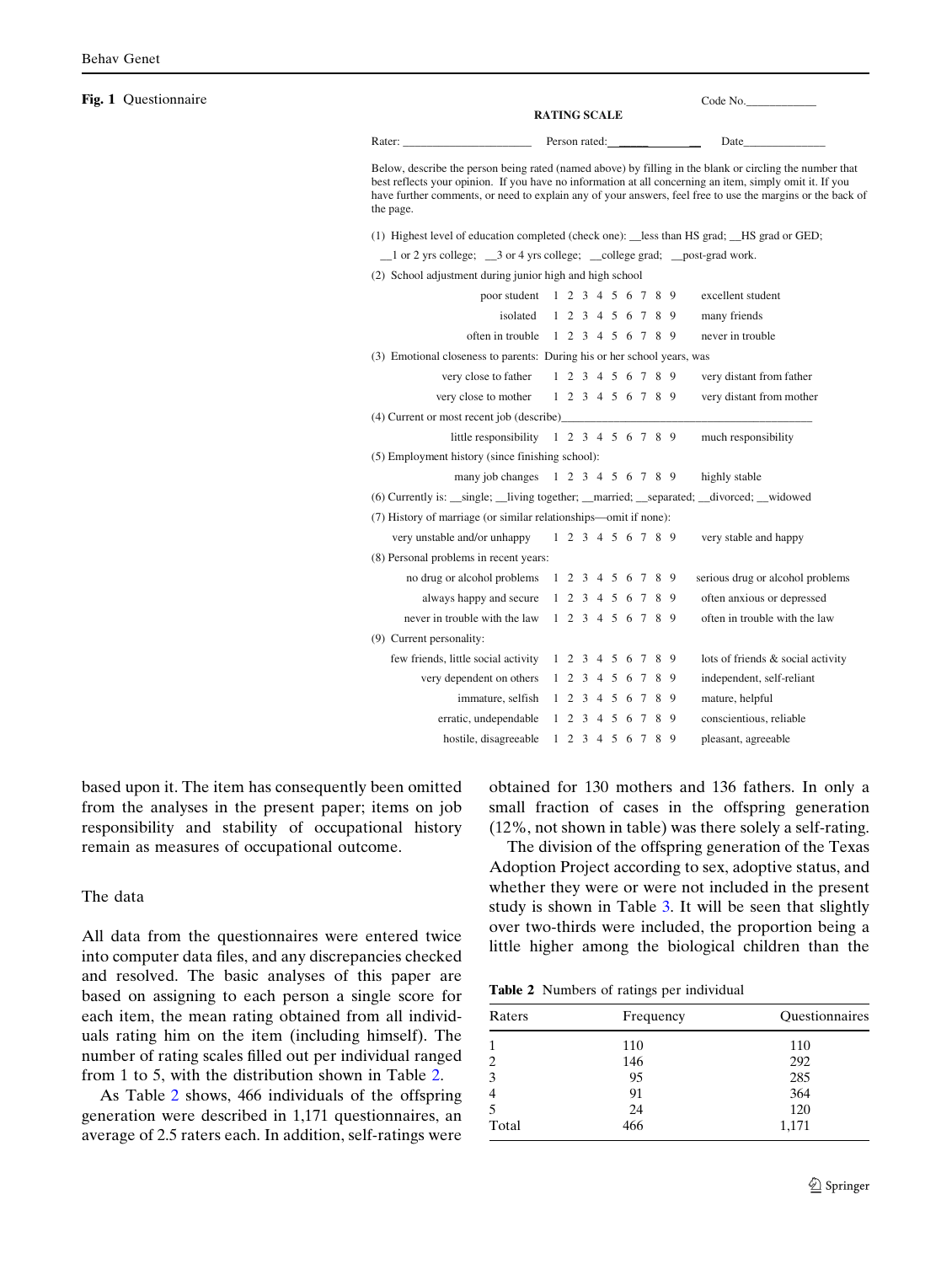Table 3 Offspring from original 300 families who were included and not included in this study, by adoptive status and sex

| Measure    | Included | Not included | % Included |
|------------|----------|--------------|------------|
| Adopted    |          |              |            |
| Male       | 173      | 83           | 67.7       |
| Female     | 151      | 78           | 65.9       |
| Biological |          |              |            |
| Male       | 78       | 26           | 75.0       |
| Female     | 64       | 27           | 70.3       |
| Total      | 466      | 214          | 68.5       |

adopted children. The sexes were about equally represented, with a slight excess of males; adopted offspring outnumbered biological offspring about two to one.

#### Statistical analyses

The details of the statistical analyses will be described in the Results section of the paper, in connection with the specific questions addressed. Most results are reported for the individual items of the questionnaire. The means of the adopted and biological groups on these items were compared by analysis of variance. Differences in the intraclass correlations of genetically related and unrelated members of adoptive families were evaluated via a bootstrap approach (Efron and Tibshirani 1993). Finally, structural equation models were fit to the combined data of the child and parent generations to estimate genetic and environmental contributions to the 18 life outcome items.

# Results

## Selection

In a longitudinal study spanning over 30 years in which only about two-thirds of the original sample are successfully located, the question arises as to whether those measured in the present phase of the study are systematically different from those who were for one reason or another lost to follow-up. One way of addressing this question is to compare the scores at the time of original testing of these groups. Such a comparison is made in Table 4.

This table compares the scores on several variables at the original testing for individuals for whom we did and did not have at least one set of ratings in the present study. (The numbers are slightly lower than those in Table 3, because some respondents were missing data on some of the variables in the original study.)

Table 4 Means at original testing for individuals included and not included in this study

| Measure                   | Included | Not included | ES <sup>a</sup> |
|---------------------------|----------|--------------|-----------------|
| Ю                         | 112.1    | 110.2        | 0.17            |
| Personality               |          |              |                 |
| Extraverted               | 47.7     | 48.6         | $-0.11$         |
| Well socialized           | 32.6     | 32.5         | 0.02            |
| <b>Emotionally stable</b> | 48.1     | 48.1         | 0.00            |
| Family SES <sup>b</sup>   | $169.0*$ | 159.0        | 0.41            |
| <b>Ns</b>                 | 383-465  | 192-207      |                 |

 $a$  ES = effect size (difference between means, in pooled standard deviation units)

<sup>b</sup> An arbitrarily scaled equally-weighted composite of father's education, mother's education and father's occupational level \* Higher, at  $P \le 0.05$ , via ANOVA including adoptive status,

sex, and interaction

There is evidence in the table that individuals from families of lower socioeconomic status (SES) were significantly less likely to be reached at follow-up; the effect size of 0.41 would be described in Cohen's (1977) terms as between small (.20) and medium (.50). A similar difference was observed at the 10-year followup, with better-educated parents somewhat more likely to participate (Loehlin et al. 1987). The same might be a factor in the higher participation of the biological than the adopted children in the present study—the former group, as we shall see, achieved a somewhat higher level of education. For the children's IQ and personality variables, the difference between groups at the time of the original testing is small and statistically non-significant, although the direction of difference for IQs is that which one would predict from parents' SES. None of the interactions with sex or adoptive status was statistically significant. Thus attrition in the present sample does not appear to confront us with severe interpretational problems.

Adopted versus biological children: means

Do adopted children differ from biological children in adoptive families? Table 5 presents the answer, and the answer is: ''Yes, on average, but not very much.'' The larger of the effect sizes (third column) are mostly in the range conventionally designated as ''small'' (i.e., around 0.20; Cohen 1977). The typical difference between the adopted and the biological children in these families, even on the traits for which the differences are relatively large, is only about one quarter to a third of the within-group standard deviation. One should not take the probabilities attached to these differences too literally, because responses to the rating scales were often far from normally distributed (although usually similar in both groups). The asterisks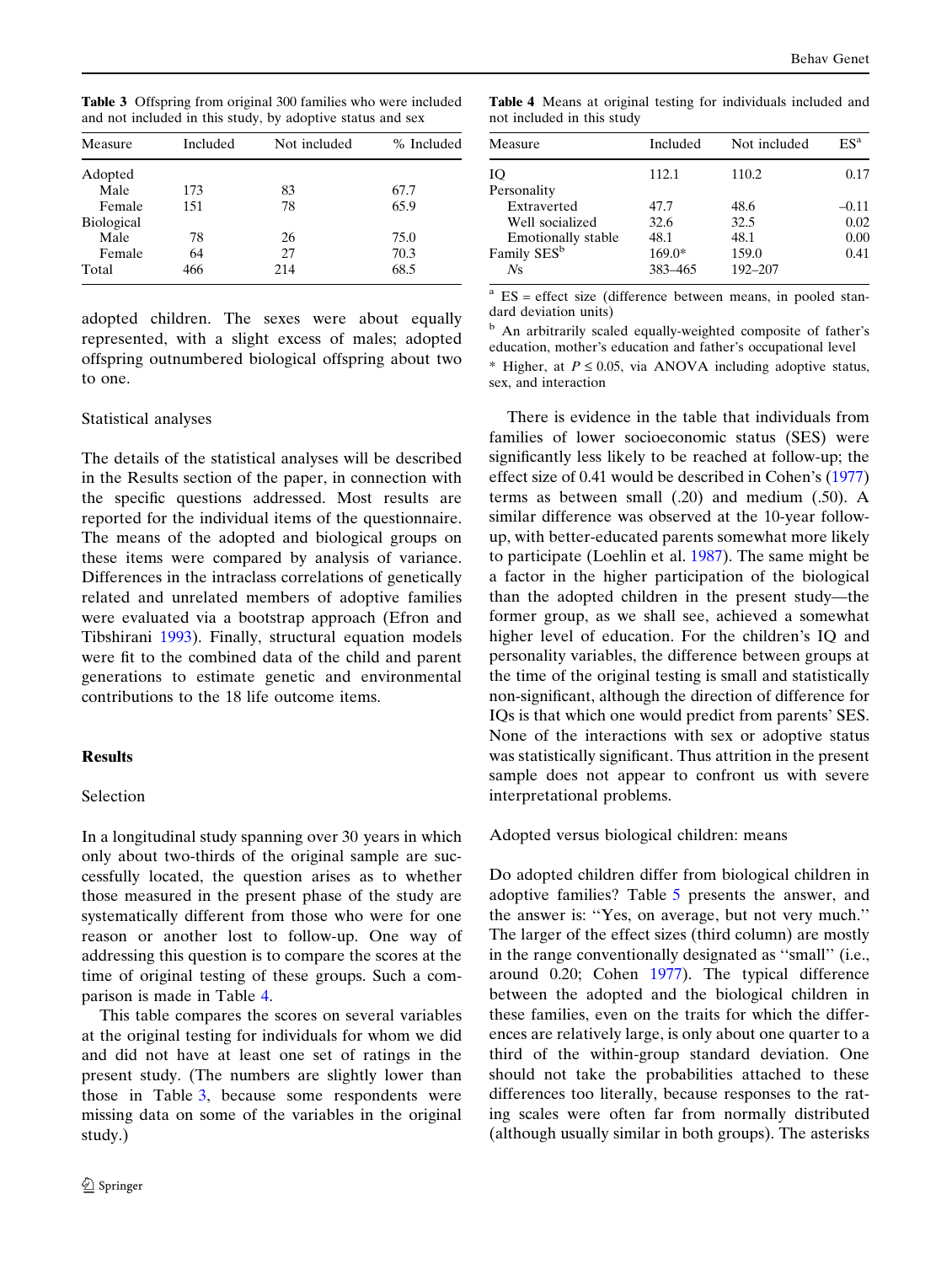| <b>Table 5</b> Mean composite ratings received according to adoptive |
|----------------------------------------------------------------------|
| status, and their reliabilities                                      |

| Rating scale                         | Status          |                    | ES       | Reliability       |
|--------------------------------------|-----------------|--------------------|----------|-------------------|
|                                      |                 | Adopted Biological |          |                   |
| High level of education              | 4.05            | $4.42*$            | 0.27     | 0.97              |
| Excellent student in<br><b>HS</b>    | 6.65            | $7.10*$            | 0.26     | 0.86              |
| Many friends in HS                   | 7.14            | 7.24               | 0.07     | 0.72              |
| Never in trouble in HS               | 6.95            | 7.68*              | 0.39     | 0.73              |
| Distant from father                  | 3.96            | 3.64               | $-0.17$  | 0.55              |
| Distant from mother                  | $3.67*$         | 3.23               | $-0.24$  | 0.51              |
| Job responsibility                   | 7.76            | 7.96               | 0.15     | 0.64              |
| Job stability                        | 6.69            | $7.30*$            | 0.29     | 0.81              |
| Marital status                       | 1.47            | 1.49               | $0.03 -$ | 0.89              |
| Stable, happy marriage               | 6.69            | 7.03               | 0.16     | 0.82              |
| Drug or alcohol<br>problem           | 2.07            | 1.78               | $-0.15$  | 0.86              |
| Anxious or depressed                 | $3.80*$         | 3.26               | $-0.29$  | 0.74              |
| In trouble with the law              | 1.73            | 1.52               | $-0.14$  | 0.86              |
| Lots of friends & social<br>activity | 6.53            | $6.92*$            | 0.21     | 0.67              |
| Independent, self-<br>reliant        | 7.30            | $7.64*$            |          | $0.22 \quad 0.65$ |
| Mature, helpful                      | 7.30            | $7.64*$            | 0.22     | 0.67              |
| Conscientious, reliable              | 7.50            | 7.88*              | 0.25     | 0.70              |
| Pleasant, agreeable<br>N             | 7.37<br>292-323 | $7.77*$<br>129-142 | 0.29     | 0.68              |

*Note:* ES = effect size (difference between means, in pooled standard deviation units). Reliability via intraclass correlation among raters for individuals rated by at least 2 raters. See Fig. 1 for full rating scales—marital status recoded as 1 = married or widowed,  $2 = \text{single or living together}$ ,  $3 = \text{separated or diverge}$ \* Higher, at  $P \le 0.05$ , via ANOVA including adoptive status, sex, and interaction

in the table may still be helpful for descriptive purposes.

Table 5 suggests that, based on the combined ratings received by each individual, the biological children within these families were more often judged to be excellent students and never in trouble in high school (although similar in number of friends), and went on to a higher level of education. As adults, they were rated as having more friends and social activity, as being more independent, mature, conscientious, and agreeable, and to have had more stable employment records. By contrast, the adopted children were rated as having been less close to their mothers, and to be more often anxious or depressed.

These average differences should not be misread as saying that the adopted children were poor students in high school, erratic in their jobs, or immature, undependable, and disagreeable as adults. Far from it. Their average ratings were above the scale midpoints in the favorable direction on all these dimensions. The adoptees were on average rated as good students in high school, and as mature, conscientious, and agreeable

adults—only somewhat less so than the biological children in these families. Although there were some individuals among the adoptees judged to be seriously maladjusted, most were not.

#### Sex differences

The significant differences in means between males and females (not shown in the table) were not especially surprising. The women were rated higher on having been a good student and not in trouble in high school. The men were rated significantly higher (although not very high) on recent problems with drugs or alcohol and having been distant from father as a child. More important, perhaps, there were no significant interactions between sex and adoptive status in their effects on any of the 18 traits, so the effects of adoptive status in Table 5 admit of straightforward interpretation.

## Consistency among raters

The fourth column of Table 5 shows that these ratings are reliably distinguishing among individuals, in the sense of inter-rater agreement. The internal consistency reliabilities were estimated via the intraclass correlation among raters, based on individuals with more than one rating. Agreement varied from measures like educational level and marital status, for which agreement among raters was high, to measures like distance from mother and father during childhood, for which agreement was considerably lower (although there was still *some*).

Correlations between family members sharing and not sharing genes: siblings

Adoptive families provide important evidence concerning the relative influence of genes and family environment on psychological traits: important evidence, not completely decisive evidence—no single empirical study standing alone can be expected to provide this. In the present case, we are asking if the life outcomes of family members who share roughly half the genes varying in the population are more alike than the life outcomes of family members who do not. Do parents tend to resemble their biological more than their adopted children? Are genetically related siblings more alike than genetically unrelated children reared together?

Table 6 provides the evidence for biologically related and unrelated sibships. There were 33 sibships for which ratings were available for two or more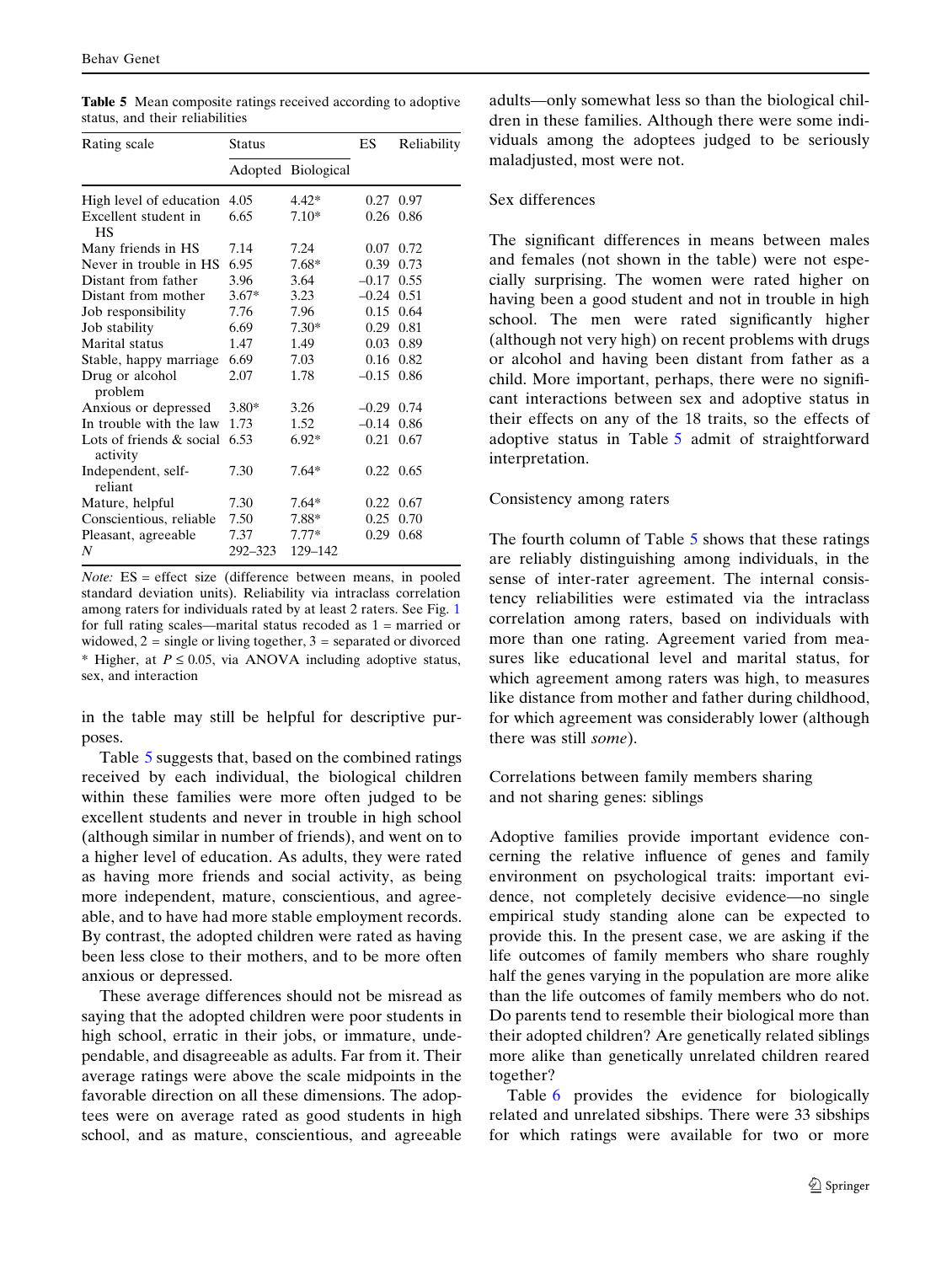Table 6 Intraclass correlations in biologically unrelated and related sibships

| Rating scale                         | Unrelated Related Bootstrap |      |      |
|--------------------------------------|-----------------------------|------|------|
|                                      |                             |      | p    |
| High level of education              | 0.19                        | 0.43 | 0.14 |
| Excellent student in HS              | 0.05                        | 0.28 | 0.08 |
| Many friends in HS                   | 0.19                        | 0.38 | 0.10 |
| Never in trouble in HS               | 0.04                        | 0.19 | 0.28 |
| Distant from father                  | 0.21                        | 0.58 | 0.01 |
| Distant from mother                  | 0.25                        | 0.26 | 0.50 |
| Job responsibility                   | 0.08                        | 0.31 | 0.12 |
| Job stability                        | 0.04                        | 0.16 | 0.21 |
| Marital status                       | 0.09                        | 0.20 | 0.27 |
| Stable, happy marriage               | 0.14                        | 0.09 | 0.34 |
| Drug or alcohol problem              | 0.01                        | 0.13 | 0.39 |
| Anxious or depressed                 | 0.08                        | 0.23 | 0.17 |
| In trouble with the law              | 0.00                        | 0.24 | 0.30 |
| Lots of friends & social<br>activity | 0.21                        | 0.27 | 0.38 |
| Independent, self-reliant            | 0.01                        | 0.52 | 0.00 |
| Mature, helpful                      | 0.06                        | 0.29 | 0.04 |
| Conscientious, reliable              | 0.03                        | 0.38 | 0.02 |
| Pleasant, agreeable                  | 0.07                        | 0.15 | 0.27 |
| $N$ of sibships                      | 163                         | 33   |      |

*Note:* Correlations based on composite ratings, in sibships with at least 2 members in.the designated category. Bootstrap *p* is proportion of bootstrap samples showing no difference or a difference in the opposite direction. See Fig. 1 for full rating scales; see note to Table 5 for recoding of marital status

individuals who were both biological offspring of the adoptive parents, and whom we expect, therefore, to share on average one-half their segregating genes. There were 163 sibships in which there were two or more unrelated individuals. We obtained the latter by taking all the adopted children in a family, plus one biological child, if available, selected at random if there was more than one. For computational convenience in the bootstrap comparisons (see below), we used only data that were reasonably complete (defined as at least 15 of the 18 items scored by at least one rater), and replaced the few remaining missing items with mean values over the item for the sex and adoptive status subgroup in question.

Table 6 indicates that for 17 of the 18 items the intraclass correlation among biologically related siblings was higher than the intraclass correlation among unrelated siblings, although the correlations are not very high, and thus the differences often small. The exceptional item was ''stable, happy marriage'' (and there the correlations did not differ much). Overall, the median correlation for the unrelated siblings was 0.08, with about two-thirds of the correlations in the neighborhood of zero, i.e., within the range plus or minus 0.10. The median for related siblings was 0.26. Only one of the correlations for the related sibs fell below 0.10.

Also shown in the table is a comparison of the intraclass correlations via the bootstrap principle (Efron and Tibshirani 1993). In this approach, random samples of size *n* (''bootstrap samples'') are repeatedly drawn with replacement from a data matrix of *n* rows—i.e., after drawing a case, it is returned to the pool and may be drawn again. The statistics of interest are calculated for each sample, and the variation of these statistics across samples is used as an estimate of what the sampling error of the statistic would be if one had drawn random samples of this size in the usual way from an infinite population whose distribution was like that of the sample.

The process was repeated for 1,000 pairs of bootstrap samples, and the number of cases recorded in which the intraclass correlation for biological sibships exceeded that for adoptive sibships. From these, the bootstrap probabilities in the last column of Table 6 were calculated. They may be interpreted as the proportion of the time that one would expect to observe no difference or a difference in the opposite direction from that appearing in the table, if one were drawing random samples of this size from populations like these.

It will be observed that even with these not-toolarge samples (especially of biological sibships), one can for several traits reject a null hypothesis of no difference between the groups. Notably, the probability of a difference in the observed direction occurring by chance was less than 0.05 for distance from the father, and for the traits independent, mature, and conscientious.

Parent-child pairs sharing and not sharing genes

Parents and their biological offspring, like biological siblings, share genes. Does this make them more alike than parents and their adopted children, who do not?

The relevant data are provided in Table 7. This table gives correlations between the father's or mother's rating of themselves and the child's combined rating. Because the parent ratings are based on a single rater, we may expect these correlations to be less dependable than those for the siblings—although, offsetting this, the samples are somewhat larger, as they now include single-child families. The correlations are ordinary Pearson correlations, with the parent multiply entered, paired with each child. As before, cases with fewer than 15 of the 18 items complete were excluded for the bootstrap calculations, and the few remaining missing items replaced with group means.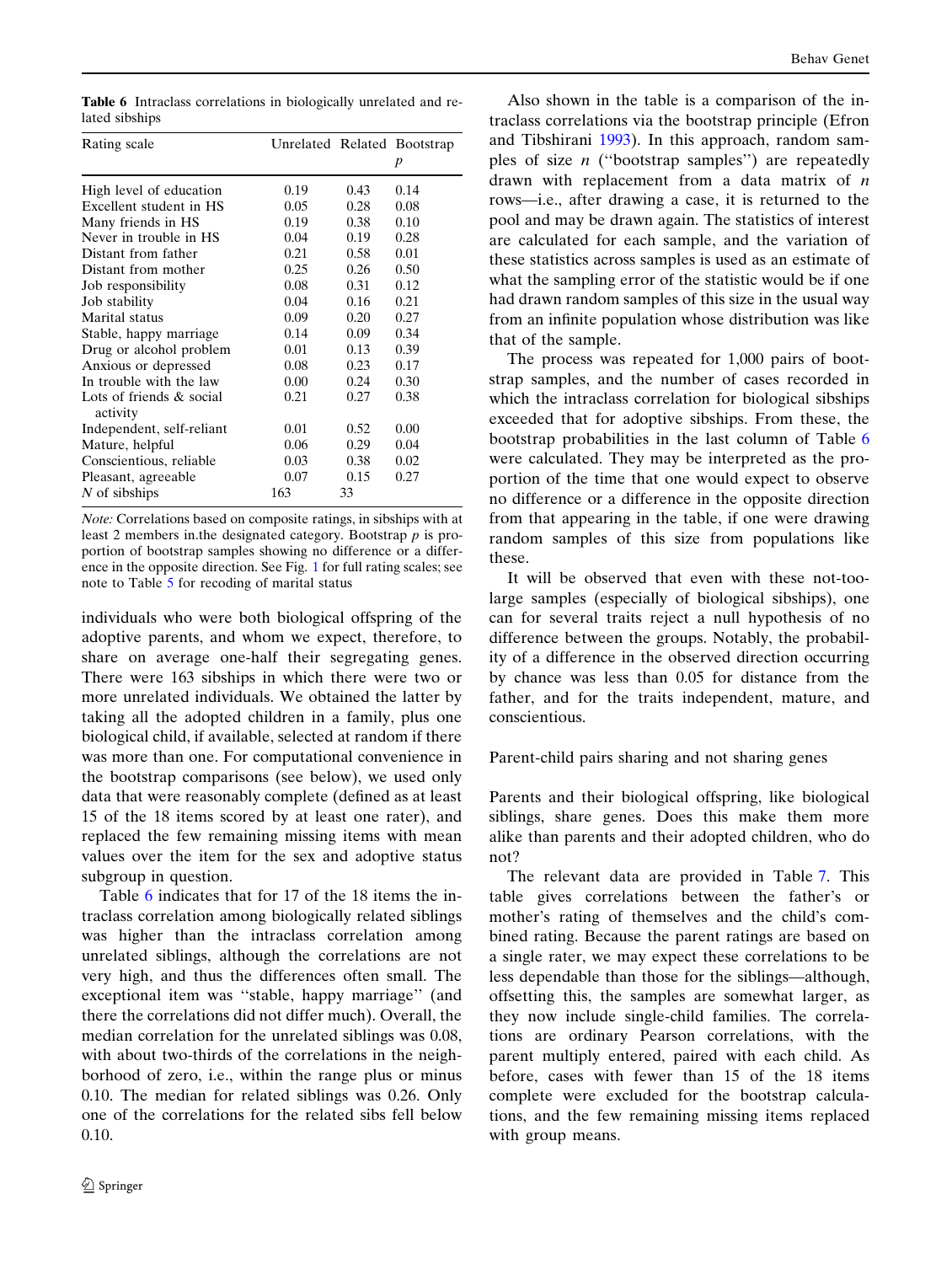Table 7 Correlations between parents and biologically unrelated and related offspring

| Rating scale                         |             | Father-child |      | Mother-child |         |      |
|--------------------------------------|-------------|--------------|------|--------------|---------|------|
|                                      | Unrel. Rel. |              | P    | Unrel. Rel.  |         | P    |
| High level of education              | 0.12        | 0.44         | 0.00 | 0.19         | 0.27    | 0.28 |
| Excellent student in HS              | 0.04        | 0.20         | 0.11 | 0.14         | 0.11    | 0.42 |
| Many friends in HS                   | 0.22        | 0.45         | 0.02 | 0.02         | 0.35    | 0.01 |
| Never in trouble in HS               | 0.06        | 0.10         | 0.41 | $-0.05$      | $-0.09$ | 0.33 |
| Distant from father                  | 0.31        | 0.21         | 0.25 | 0.02         | 0.04    | 0.45 |
| Distant from mother                  | 0.18        | 0.28         | 0.22 | 0.14         | 0.15    | 0.44 |
| Job responsibility                   | 0.08        | 0.12         | 0.32 | 0.10         | 0.15    | 0.42 |
| Job stability                        | $-0.04$     | 0.05         | 0.24 | $-0.01$      | 0.27    | 0.02 |
| Marital status                       | 0.01        | 0.21         | 0.07 | 0.06         | 0.04    | 0.41 |
| Stable, happy marriage               | $-0.11$     | $-0.05$      | 0.25 | 0.01         | 0.34    | 0.01 |
| Drug or alcohol<br>problem           | 0.11        | 0.24         | 0.24 | $-0.04$      | 0.12    | 0.11 |
| Anxious or depressed                 | 0.17        | 0.11         | 0.31 | 0.11         | 0.30    | 0.06 |
| In trouble with the law              | 0.09        | 0.02         | 0.26 | 0.01         | $-0.06$ | 0.10 |
| Lots of friends & social<br>activity | 0.06        | 0.12         | 0.30 | 0.01         | 0.34    | 0.00 |
| Independent, self-<br>reliant        | $-0.04$     | 0.10         | 0.06 | 0.13         | 0.44    | 0.01 |
| Mature, helpful                      | 0.13        | 0.09         | 0.36 | 0.22         | 0.24    | 0.47 |
| Conscientious, reliable              | 0.08        | 0.17         | 0.19 | 0.09         | 0.23    | 0.14 |
| Pleasant, agreeable                  | 0.10        | 0.15         | 0.39 | 0.21         | 0.14    | 0.27 |
| $N$ pairs                            | 214         | 95           |      | 206          | 90      |      |

*Note*: Correlations between parent self-rating and child composite rating. Unrel. = Adopted child; Rel. = Biological child;  $p =$  bootstrap  $p$ , the proportion of bootstrap samples showing no difference or a difference in the opposite direction. See Fig. 1 for full rating scales; see note to Table 5 for recoding of marital status

Table 7 shows father-child and mother-child correlations for unrelated and related pairs in the adoptive families. For 13 of 18 traits, the father–offspring correlation is positive and larger for the related pairs, and for 13 of 18 traits this is so for the mothers. As in the case of the sibs, most of the father–child and the mother–child correlations are not far from zero for the unrelated pairs: The median correlations are 0.08 and 0.08 for fathers and mothers, and just short of twothirds of the cases lie in the plus-or-minus 0.10 range. For the related pairings, the medians are 0.14 and 0.21, respectively, and two-thirds of the cases lie above 0.10.

As in the case of the sibling groups, bootstrap evaluations were carried out; the number of times related pairs were more highly correlated than unrelated pairs was tabulated over 1,000 paired bootstrap samples. In at least 95% of the bootstrap samples, fathers resembled their biological children more than their adopted children for level of education and having many friends in high school, and in at least 90% of the samples for marital status and independence. Mothers resembled their biological children more than their adopted children at least 95% of the time for having many friends in high school, for job and marital stability, and for being sociable and independent as adults, and at least 90% of the time for being anxious and depressed.

#### Spouse correlations

Correlations between spouses can affect the genetic correlations among biological siblings—and may affect environmentally based correlations as well, if these are a result of direct causal influences of parents on their children. Correlations between spouses, based on their self-reports, are given in Table 8.

As can be seen from the table, the spouse correlations are moderate: for the personality dimensions they run about 0.30, for educational level, a little higher, 0.46. For being in trouble with the law or having problems with drugs and alcohol, the spouse correlations are essentially zero—of course, restriction of range is probably involved here, since the adoptive parents were screened by the adoption agency, and in the presence of such problems would likely not have had a child placed with them. The  $-0.04$  correlation for marital status should be ignored as misleading—in 94 of 104 couples, both agreed that they were married. In the other 10, one was (re-)married and one was not, leading to the artifactual small negative *r*. It is of mild interest that ratings of the happiness of their marriage are correlated only 0.28 between spouses—they are in most cases describing the same marriage, although, of course, from different points of view. Restriction of range may also be relevant here, as unhappy couples, at least at the time of adoption, would have been selected against by the adoption agency. Note that the number of intact couples is being reduced at these ages by the death or disability of one spouse.

Table 8 Spouse correlations

| Rating scale                      | r | Rating scale                                   | r       |
|-----------------------------------|---|------------------------------------------------|---------|
| High level of<br>education        |   | 0.46 Stable, happy marriage                    | 0.28    |
| Excellent student in<br><b>HS</b> |   | 0.09 Drug or alcohol problem                   | $-0.04$ |
| Many friends in HS                |   | 0.26 Anxious or depressed                      | 0.18    |
| Never in trouble in<br>НS         |   | $-0.10$ In trouble with the law                | $-0.01$ |
| Distant from father               |   | $0.00$ Lots of friends $\&$ social<br>activity | 0.37    |
| Distant from mother               |   | 0.12 Independent, self-reliant                 | 0.33    |
| Job responsibility                |   | 0.16 Mature, helpful                           | 0.29    |
| Job stability                     |   | $-0.08$ Conscientious, reliable                | 0.30    |
| Marital status                    |   | $-0.04$ Pleasant, agreeable                    | 0.32    |

*Note:* Pearson correlations between self-ratings of adoptive parents. *N*: 104 spouse pairs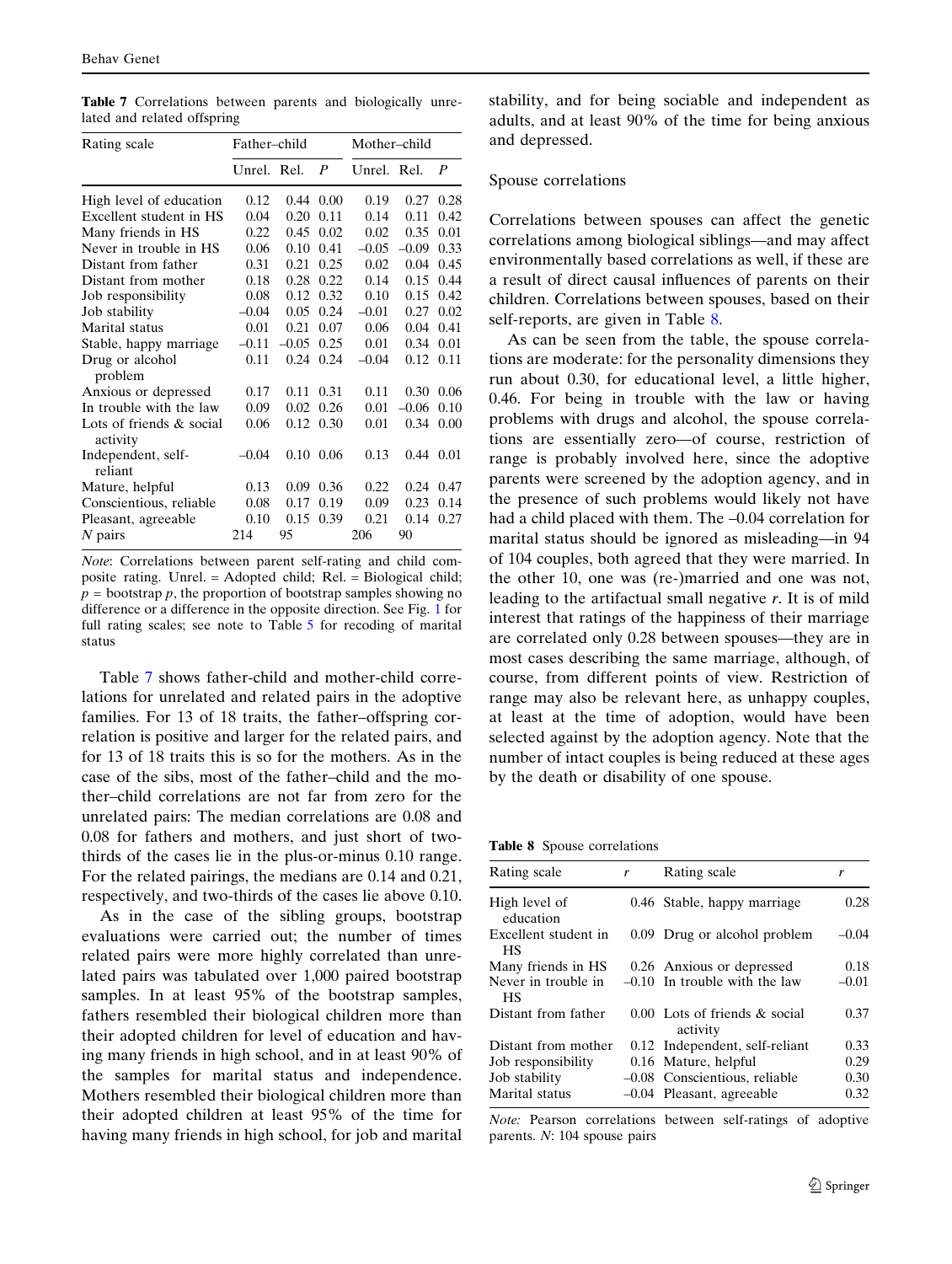To integrate the information from the sibling, parent– child, and spouse correlations into a simple, overall estimate of the relative effects of genes and environment upon these traits, we fitted structural equation models. Figure 2 shows path diagrams of the models to be fitted to the data from the biological and adoptive relationships in Tables 6–8.

These models are based on a number of assumptions. To the extent that the assumptions are reasonable, the results will provide meaningful estimates of the effects of genes and of shared and unshared environments on these traits. The estimates cannot be expected to be very precise or general, because the samples are selected, the sample sizes are not large, and the precision of measurement is well short of ideal. Nevertheless, the estimates can provide an economical summary of what these data have to say about the degree to which genes and environments account for individual variation on these traits. This does not give us a detailed story of how genes and environments act and interact to shape traits during development, but it tells us something about the outcome of this developmental history.

Figure 2 shows on the left a biological sibship and on the right an adoptive one. It will be seen that the first assumption being made is that the two are the same in their environmental paths, but in the biological sibship there are also genetic paths connecting parents and offspring. (The biological parents of the adopted children are not shown in the diagram, but the two sets of parents are assumed to be uncorrelated. This is probably not exactly true, but the degree of departure from it is unlikely to introduce gross error.) The models essentially estimate three parameters. Two are environmental: one of them, *p*, represents the effect of a parent's trait on the corresponding trait of a child. This might reflect, for example, the imitation of the parent by the child, or deliberate instruction, as when a conscientious parent attempts to instill corresponding values in his or her child, or the outcomes of other interpersonal interactions, as when parental hostility results in a hostile child. A second environmental parameter, *c*, represents the effects of the environment that the children share, other than their parents' specific trait. Peers, schools, neighborhoods, the general atmosphere of the home, would be included here.

The genetic path represented is that between a parent's genotype and the phenotype of his or her child, a theoretical value of ½ *h.* The ½ represents the path from parent's genotype to child's genotype, and the *h* the path from child's genotype to child's phenotype.

At the top of the diagram, correlations between the spouses' phenotypes, or in the case of the biological families, among their phenotypes and genotypes as well, are shown by the two-headed arrows. The correlations are derived on the assumption of phenotypic assortative mating; that is, it is assumed that when similar people marry each other (to the modest extent that they do), it is on the basis of their own characteristics rather than those of their families. Thus



a. biological sibship

b. adoptive sibship

Fig. 2 Path diagrams: (a) biological parents and children; (b) adoptive parents and children. FG, FP, FR = father's genotype, phenotype, and rating for a trait; MG, MP,  $MR = same$  for mother; P1, P2, R1, R2, phenotypes and trait ratings of two children; CE = common environment of children (other than

that due to parents' trait). Paths:  $c =$  effect of CE on trait;  $p =$  environmental effect of parent's phenotype on child's trait;  $h =$  effect of genotype on trait;  $m =$  correlation between spouses for trait;  $i, j$  = square roots of reliabilities of trait ratings in parent and child generations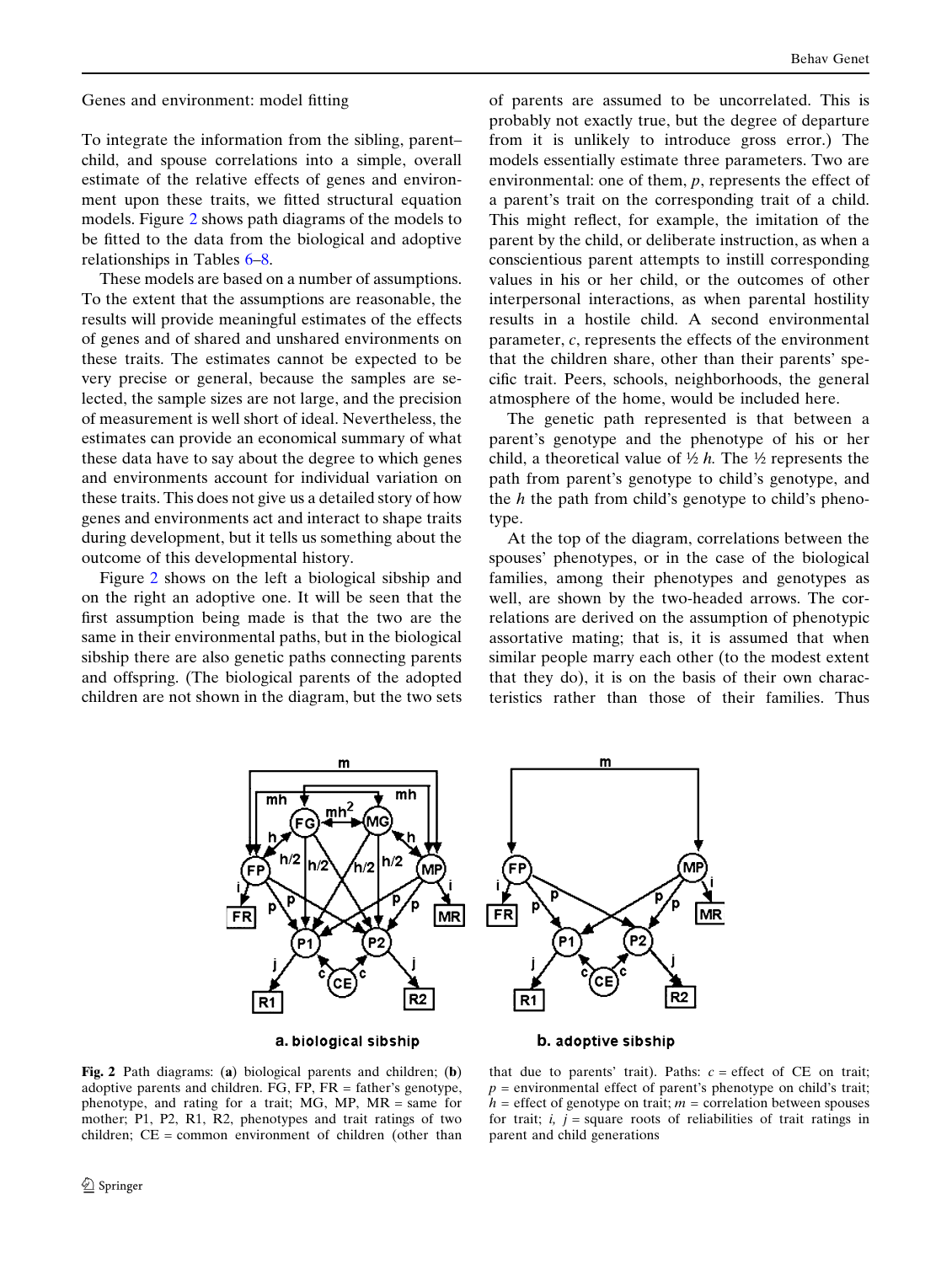spouses' genotypes will be less correlated than their phenotypes by a factor of  $h^2$ .

Other assumptions incorporated in the model are that heritability is stable over generations and adult ages in this population; that the genetic effects are primarily additive in nature; that the effects, both genetic and environmental, of mothers and fathers on their children are equal in magnitude; and that ratings imperfectly estimate the actual traits, and to a different degree for single and multiple ratings (the paths *i* and *j* allow for this—they are different for the self-ratings of the parents and the composite ratings of the children, and are set to the square roots of the respective reliabilities, the latter from Table 5, and the former adjusted to values for a single rater).

It can hardly be the case that all of the above assumptions are exactly true for every trait, but to the extent that they are reasonable approximations, they allow a convenient summary of the implications of the data. Small deviations should not greatly affect the summaries, and if some of the assumptions are seriously wrong for some traits—say, much of the genetic variance for a trait is non-additive, or the effects of mothers and fathers very different, we would, in the first case, simply have a genetic component in the unexplained variance, and in the second, a poorly fitting model.

The Fig. 2 models were fitted to the parent-child, sibling, and spouse correlations. The model-fitting program used, LISREL 8.7, provides overall goodnessof-fit  $\chi^2$ , and *t*-tests for individual parameters, but we do not present these, because the model-fitting conditions fall well short of justifying formal statistical inference: we are fitting to correlations rather than covariances; the multivariate normality of the data is questionable (a number of the rating dimensions are markedly skewed); and we are fitting to correlations based on different subsets of the data (only some of the families have biological children, for example); thus the correlations are based on differing numbers of cases. However, taken at face value, the model fits were good to excellent by conventional criteria, so there is no counterindication to using the parameter estimates, as we do here, in a descriptive spirit.

Table 9 shows estimates of the three variance components  $p^2$ ,  $h^2$  and  $c^2$  from fitting the models of Fig. 2 to the parent-offspring, sibling and spouse correlations in Tables  $6-8$ . The first,  $p^2$ , which reflects the environmental effect of a parent's trait on the same trait of the child, tends to be negligible in size for most of the traits. It is mildly interesting that the only two appreciable values in this column are for the traits ''distant from father'' and ''distant from mother.'' Parents who

were close to or distant from their own parents had children who were close to or distant from them, via an environmental mechanism.

The second column,  $h^2$ , suggests that for most of the 18 traits the reason for resemblance among family members is shared genes. The heritabilities are not very high. Only five—many friends in high school, distance from father, job stability, independence, and conscientiousness—are 0.40 or above, and three— distance from mother, trouble with the law, and agreeableness—are less than 0.10. Distance from father and from mother provide a curious contrast: on the face of it, distance from father reflects inherited personality characteristics, whereas distance from mother does not.

The variance components  $c^2$  in the third column reflect the shared environments of siblings. On the whole, they tend to be larger than those for direct parental environmental influence, but smaller than those for the effect of the genes. There are 16 values less than 0.10 in the  $p^2$  column, 3 in the  $h^2$  column, and 12 in the  $c^2$  column. One should probably not take the trait-to-trait differences among these numbers very seriously, but it is interesting that distance from father shows up again, as the largest value in the column—the characteristics of the father are an environmental factor that siblings share. Distance from mother shows some of this, but to a lesser degree. Other moderate shared environmental effects include level of education, job responsibility, and degree of social activity; however, in all three cases the estimate of the genetic

Table 9 Results from fitting Fig. 2 model—estimates of one genetic and two environmental variance components

| Rating scale                         | $p^2$ | h <sup>2</sup> | c <sup>2</sup> |
|--------------------------------------|-------|----------------|----------------|
| High level of education              | 0.01  | 0.33           | 0.14           |
| Excellent student in HS              | 0.01  | 0.21           | 0.05           |
| Many friends in HS                   | 0.02  | 0.46           | 0.09           |
| Never in trouble in HS               | 0.00  | 0.12           | 0.06           |
| Distant from father                  | 0.10  | 0.45           | 0.28           |
| Distant from mother                  | 0.10  | 0.06           | 0.20           |
| Job responsibility                   | 0.01  | 0.31           | 0.13           |
| Job stability                        | 0.00  | 0.56           | 0.02           |
| Marital status                       | 0.00  | 0.22           | 0.10           |
| Stable, happy marriage               | 0.00  | 0.31           | 0.09           |
| Drug or alcohol problem              | 0.00  | 0.34           | 0.00           |
| Anxious or depressed                 | 0.03  | 0.21           | 0.05           |
| In trouble with the law              | 0.00  | 0.01           | 0.08           |
| Lots of friends $\&$ social activity | 0.00  | 0.31           | 0.24           |
| Independent, self-reliant            | 0.00  | 0.73           | 0.08           |
| Mature, helpful                      | 0.03  | 0.21           | 0.05           |
| Conscientious, reliable              | 0.01  | 0.47           | 0.08           |
| Pleasant, agreeable                  | 0.02  | 0.07           | 0.04           |
|                                      |       |                |                |

*Note:*  $p^2$  = parental influence,  $h^2$  = additive effect of genes,  $c^2$  = shared environment of siblings, other than parents' trait. See Fig. 1 for full rating scales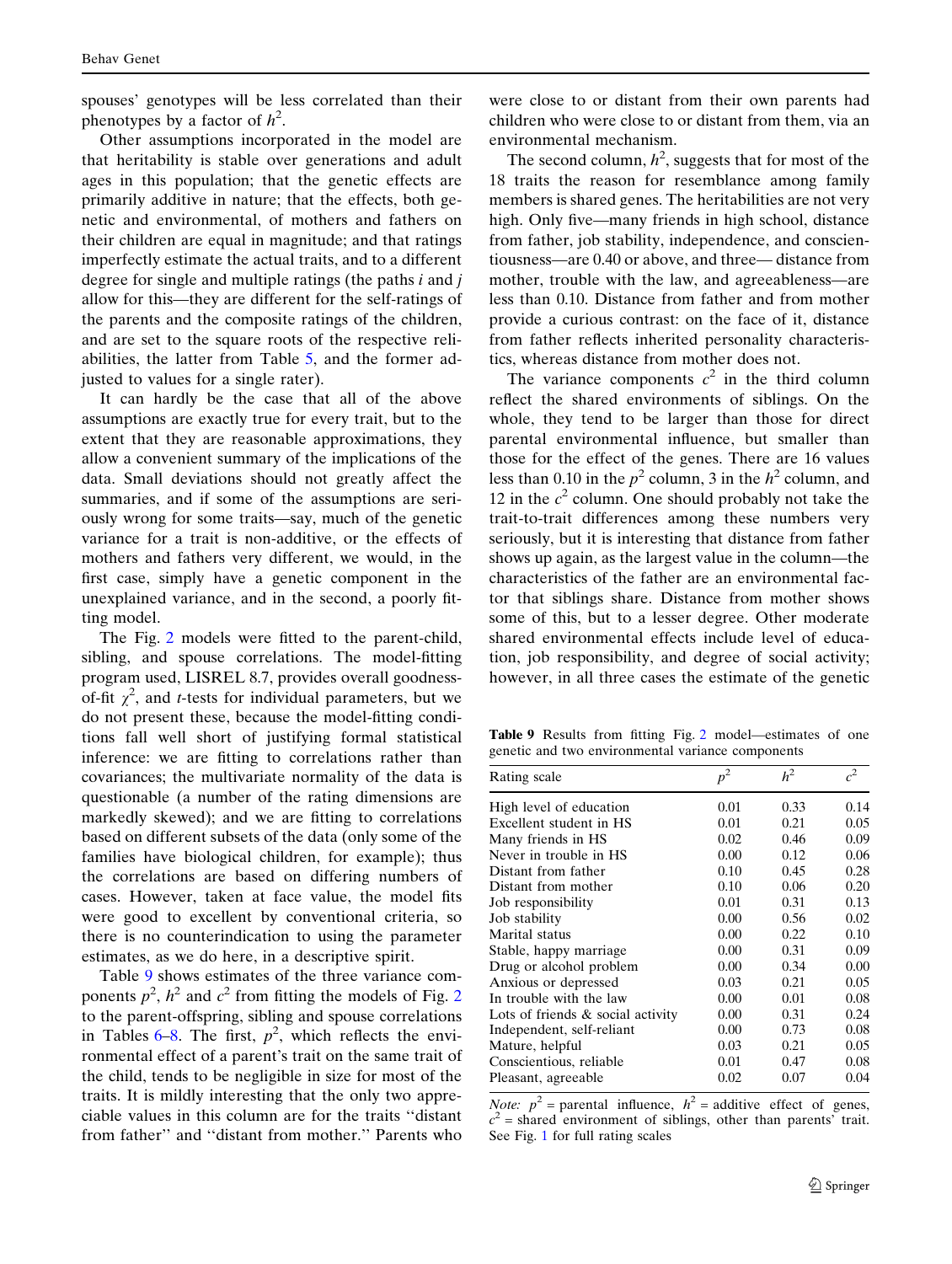contribution is larger than the shared environmental one.

# **Discussion**

To summarize the design of the study: one-page questionnaires for rating various life outcomes were mailed to individuals, now adults, who as children had been assessed in the Texas Adoption Project. The same rating scales were sent to the parents and a number of siblings of these individuals, in order to obtain views of important aspects of the participants' current and past lives from multiple perspectives. Because of the unique characteristics of this sample—including biological children of the adoptive parents as well as adopted children—these ratings enable us to examine two kinds of questions. First, we can ask how the education, jobs, marriages, and personalities of the adopted children turned out as compared with those of biological children in these families. This is a matter of considerable interest to those concerned in one way or another with the adoption process. Second, we can address issues related to heredity and environment: Were the life outcomes of biologically related individuals in these families more similar than those of biologically unrelated individuals? What can this tell us about the roles of genes and environment in accounting for differences among the life outcomes of individuals? (Note that we are accounting for *differences* among individuals. Obviously, both genes and environments are essential for any life outcomes at all.)

With respect to the first question above, there were indeed a number of average differences between the biological and adopted children, although the effect sizes were not large, seldom exceeding one-third of a standard deviation. The biological children in these families were on average rated as having been better students in high school, as having received more education, and as having jobs of greater responsibility and more stable occupational histories. By contrast, the adopted children were rated as having more problems: they were more often anxious or depressed, and had had more trouble with the law. They were also rated as having fewer friends and less social activity, and as being less independent, mature, conscientious and agreeable. For other characteristics, such as marital status and number of friends in high school, there was little difference between the two groups. It was not that the adopted children received unfavorable ratings from their parents, their siblings, and themselves; it was just that their ratings were somewhat less favorable than those of the biological children.

Such an average difference between these groups of offspring can be interpreted in two ways. First, it might be all or in part due to the genes supplied by the two sets of parents. The genetic parents of the adopted children were *prima facie* less well adjusted in their lives than the parents who supplied the genes to the biological children, a hypothesis supported by the differences in scores of the two groups of mothers on the Minnesota Multiphasic Personality Inventory (Loehlin et al. 1982).

A second possible interpretation might emphasize environmental or interpersonal factors, such as emotional insecurity due to a sense of being abandoned by their birth mothers, or less positive expectations by the adoptive parents, or the like. Such possibilities are often discussed in the adoption literature (e.g., Brodzinsky and Schechter 1990).

Although this second category of interpretations cannot be completely ruled out, we note several limitations of such arguments. First, the adoptees in the present study did not begin under a cloud. At the time of the initial testing, the adopted children were rated as favorably by their parents as the biological children (Loehlin et al. 1990). If their later rating was lower, they apparently did something to earn it. Secondly, the psychological effects of adoption as such do not provide an explanation of why individual adopted children tend to resemble their birth mothers (Loehlin et al. 1987). And third, the patterns of parent-child and sibling resemblance in the present study lend themselves more readily to interpretation in terms of the genes than in terms of special environmental factors affecting adoptees. The latter factors, if powerful, and if varying from family to family as a result of parental beliefs and attitudes about adoption, might be expected to produce correlations among the adopted children in a family—correlations that were for the most part not observed.

What family correlations were observed, and how are they consistent with genetic hypotheses? First, on the whole, biologically related individuals tended to be more alike than non-biologically related individuals, suggesting a role of the genes in influencing life outcomes. The differences were not large, but on 17 of the 18 rating scales, for example, the intraclass correlations for biological sibships exceeded those for adoptive sibships, the latter being mostly close to zero (med $ian = 0.08$ ).

The parent-offspring correlations show similar tendencies, although less clearly. It should be remembered that we did not have multiple-informant ratings for the parents, just single self-ratings. Less reliable ratings would tend to attenuate correlations.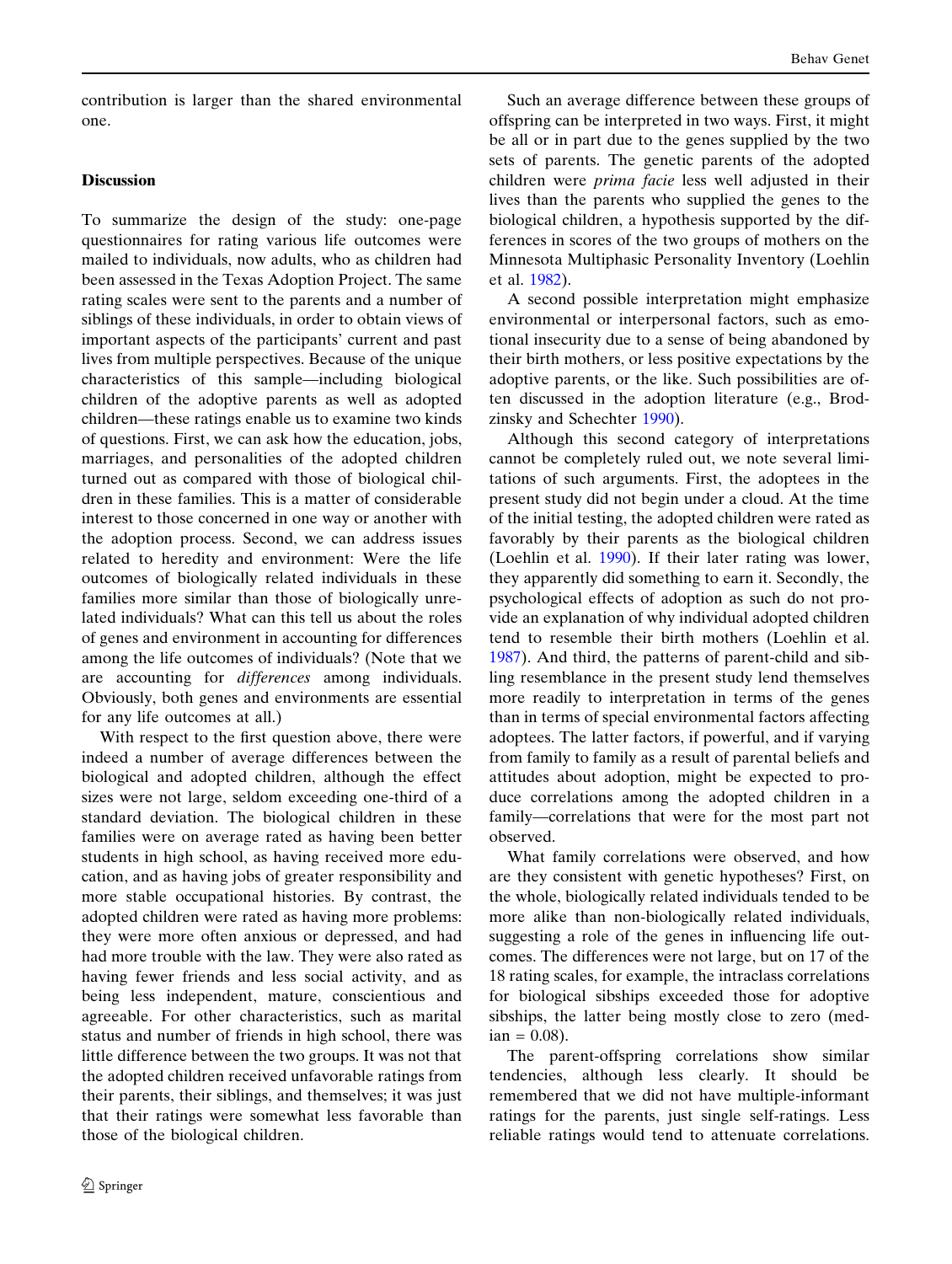No doubt for a number of characteristics there is also restriction of range among adoptive parents (Stoolmiller 1999), again tending to reduce correlations. Nevertheless, two-thirds of the parent-offspring correlations under 0.10 were for adoptive relationships, and four-fifths of the correlations above 0.20 were for biological ones.

These general tendencies were supported by the model fitting. Estimates of the two environmental parameters  $p^2$  and  $c^2$  tended to be smaller than those for the genetic parameter,  $h^2$ . Indeed, the estimates of  $p^2$  were frequently zero, to two decimal places, and for only two of 18 measures did they exceed 0.03. This implies, among other things, that direct imitation of parents by their children is at best a minor factor in life outcomes, at least in populations like this one.

Estimates of  $c^2$ , the environmental effects shared by siblings, ran a little higher, with a number of estimates in the 0.10 to 0.30 range. Siblings do seem to share features of their environments that produce lasting correlations among them for at least some outcomes, although not very high correlations.

The estimates of  $h^2$ , the effect of genes on various life outcomes, were for the most part substantially higher, with over half of them 0.25 or above. Among the outcomes that appeared to be most influenced by the genes were occupational stability and responsibility, personality traits such as independence and conscientiousness, having had many friends in high school, and being close to or distant from one's father during the school years.

How do our findings compare with those of previous studies in the literature? In general, they agree with the many studies that find adoptees to have somewhat less satisfactory outcomes than children born into similar family circumstances, and they extend this finding well into the adult years, into the 30s and 40s. Our data are consistent with the view that the primary factor involved is the genes: the adoptees come into their new families with some degree of genetic disadvantage relative to the children born into these families, that expresses itself gradually over time. It is usually not a severe handicap. Although there are exceptions, for the most part the adoptees are regarded by themselves, their parents, and their siblings as reasonably well adjusted, but not quite as much so as the biological children who shared these family environments.

How do our results compare specifically with those of the NEAD study (Loehlin et al. 2003; Reiss et al. 2000), which looked at genetic and environmental components of several dimensions of adjustment, but among adolescents and using a different design?

Our overall estimates of the effects of the genes on adjustment are somewhat lower than theirs, but theirs included non-additive genetic variance, because they had identical twins in their sample. For additive genetic variance alone, their estimates ranged from 0.05 to 0.44 across six dimensions, ours from 0.01 to 0.73 across the seven ratings intended to correspond to their dimensions. The heritabilities of individual traits did not match up especially closely: NEAD Antisocial behavior 0.33, TAP Drug or alcohol problem 0.34 and In trouble with the law 0.01; NEAD Depressive symptoms 0.05, TAP Anxious or depressed 0.21; NEAD Cognitive agency 0.44, TAP Excellent student in high school 0.21; NEAD Sociability 0.44, TAP Lots of friends and social activity 0.31; NEAD Autonomy 0.33, TAP Independent, self-reliant 0.73; NEAD Social responsibility 0.41, TAP Mature, helpful 0.21 (TAP figures from Table 9; NEAD figures from Loehlin et al. 2003, Table 6). Of course, extremely close agreement should not be expected: the NEAD figures are for adolescents, ours for adults; the NEAD composites are based on extensive batteries of interviews, questionnaires, and observations, ours on one-item ratings. Also, the populations are different, as the NEAD study includes stepfamilies resulting from remarriages, whereas ours were all infant adoptees; and the NEAD sample is nationwide, whereas ours originated in Texas.

How about the Big Five personality traits (or rather, the four of the Big Five that are represented in our questionnaire)? Existing research, mostly twin studies based on self-report questionnaires, suggests broad heritabilities largely in the 0.40s and 0.50s, tending not to vary much across the four dimensions, except that Agreeableness may be at the low end (Bouchard and Loehlin, 2001, Table 3). Our narrow heritabilities are in the range 0.07–0.47 for the corresponding four trait ratings, with Agreeableness the lowest.

On the whole, then, our results are reasonably consistent with other findings in the behavior genetic and adoption literatures, and they suggest that differences in adult outcomes, not only in adolescent adjustment, are likely to reflect the enduring influence of the genes.

Acknowledgement We are grateful to the Pioneer Fund for providing support for the mail study, and to the members of the adoptive families for their continued participation in the Project. We thank Jennifer Clemens and Jeane Yo for their help in mailing and data entry.